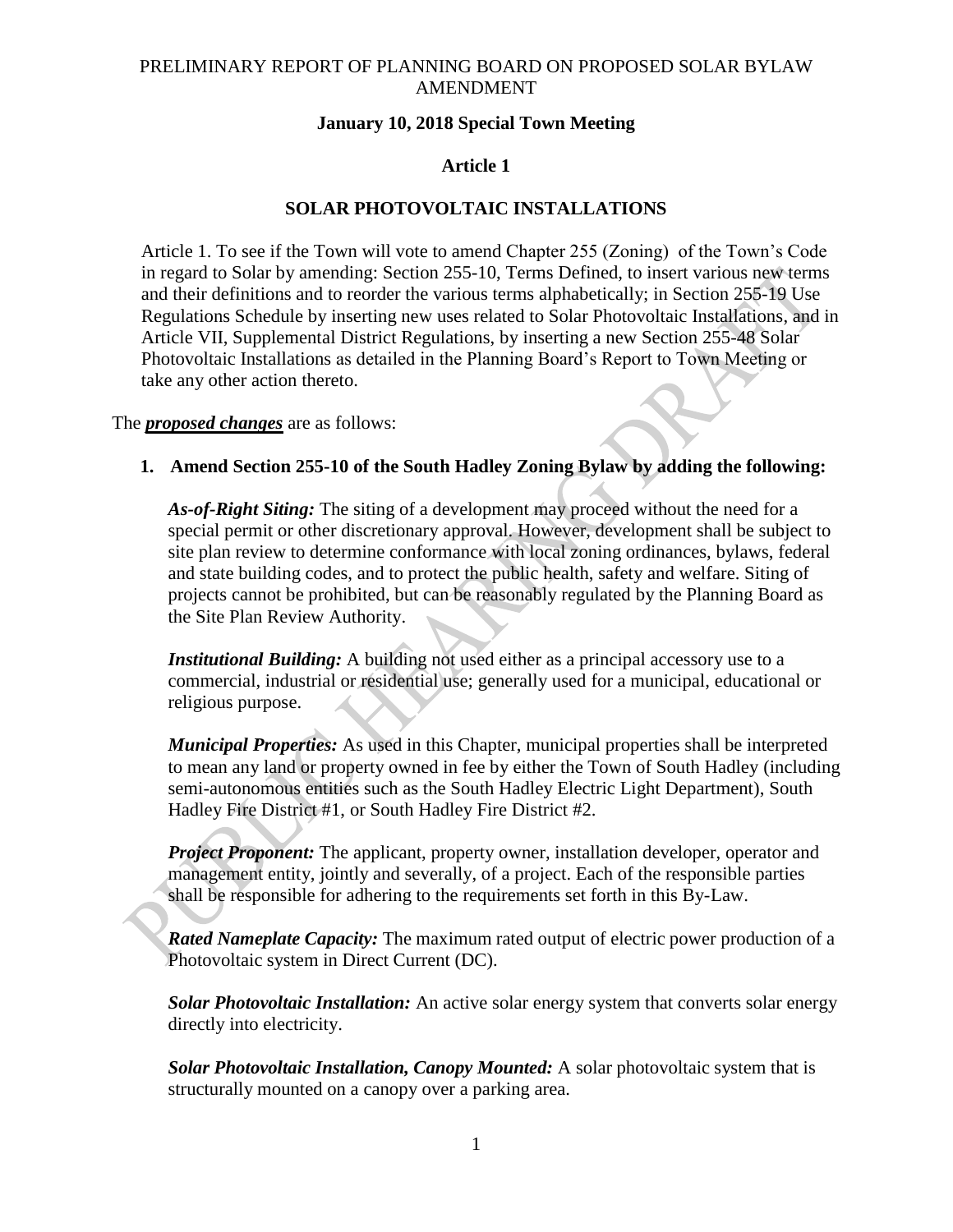*Solar Photovoltaic Installation, Ground Mounted:* A solar photovoltaic system that is structurally mounted on the ground and is not roof-mounted.

*Solar Photovoltaic Installation, Roof Mounted:* A solar photovoltaic system that is structurally mounted on the roof of a building.

*Solar Photovoltaic Installation, Large-Scale:* A solar photovoltaic system that has a rated nameplate capacity greater than 250 KW DC.

*Solar Photovoltaic Installation, Medium-Scale:* A solar photovoltaic system that has a rated nameplate capacity of more than 10 KW DC but not more than 250 KW DC.

*Solar Photovoltaic Installation, Small-Scale:* A solar photovoltaic system that has a rated nameplate capacity of 10 KW DC or less.

**2. Amend Section 255-19 Use Regulations Schedule by inserting the following new uses related to Solar Photovoltaic Installations into the Business Use Classification and indicate how they are to be permitted or prohibited and insert the footnotes as noted below.**

*Uses to be Inserted:*

- o Solar Photovoltaic, Large-Scale
- o Solar Photovoltaic, Medium-Scale
- o Solar Photovoltaic, Small-Scale

### *Where/How Permitted:*

Large-scale Solar Photovoltaic Installations to be noted as permitted by Site Plan Review in all zoning districts but subject to the following restrictions which are to be included in footnotes to be inserted:

- a) Large-Scale ground mounted, canopy, and roof installations are only permitted on municipally-owned properties except for the following:
	- 1) Canopy Installations on non-municipal land may only be placed in existing parking lots in the Industrial or Business zoning districts and the entire array must be located over a single, contiguous parking area.
	- 2) Roof mounted on non-municipal land may be placed on industrial, commercial, or institutional buildings if the entire generating array is located on a single-building.

Medium-scale Solar Photovoltaic Installations to be noted as permitted only by Special Permit in all districts unless they meet the same criteria as Large-Scale ground mounted, canopy, and roof installations. The following restriction on Medium-scale Solar Photovoltaic Installations is to be included in footnotes to be inserted: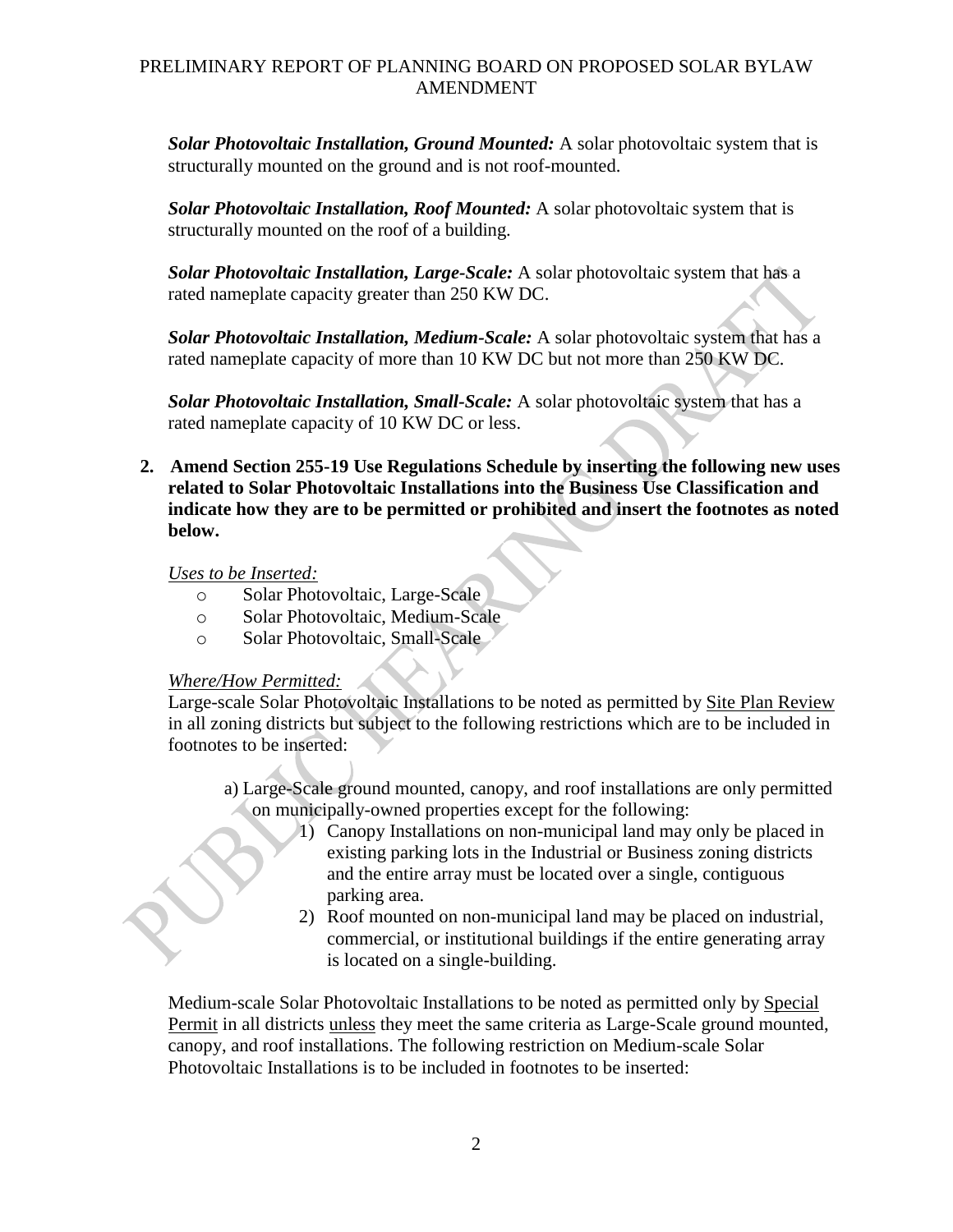- b) Medium-scale Solar Photovoltaic Installations whether ground mounted, canopy, or roof installations are permitted on municipally-owned properties subject to Site Plan Review.
- c) Medium-scale Solar Photovoltaic Installations which are to be canopy installations and not located on municipal land are permitted by Site Plan Review only if they are placed in existing parking lots in the Industrial or Business zoning districts and the entire array must be located over a single, contiguous parking area.
- d) Medium-scale Solar Photovoltaic which are to be roof mounted installations and not located on municipal land are permitted by Site Plan Review only if they are placed on existing industrial, commercial, or institutional buildings in which case they may be approved in any zoning district by Site Plan Review.
- e) Medium-scale Solar Photovoltaic Installations to be permitted if accessory to another principal use on the same parcel by Site Plan Review in all districts (however, if the principal use is only allowed by Special Permit, the Solar Photovoltaic Installation may is only permitted by Special Permit.)

Small-scale Solar Photovoltaic installations to be permitted As-Of-Right in all zoning districts subject to the following restriction which is to be included as a footnote:

f) Only if accessory to another principal use on the same parcel or on municipally owned property are to be permitted by As-Of-Right in all zoning districts.

All other Small-scale Solar Photovoltaic installations require a Special Permit.

## **3. Amend Article VII, Supplemental District Regulations, by inserting a new Section 255-48 Solar Photovoltaic Installations**

# **255-48 Solar Photovoltaic Installations**

- A. Purpose The purpose of this Section is to provide standards for the placement, design, construction, operation, monitoring, modification and removal of Ground Mounted and Canopy Mounted Solar Photovoltaic Installations, as permitted in Chapter 255-Attachment 1 "Use Regulations Schedule", that address public safety and minimize impacts on scenic, natural and historic resources.
- B. Applicability This Section applies to all Solar Photovoltaic Installations, as permitted in Chapter 255-Attachment 1 "Use Regulations Schedule", proposed to be constructed after the effective date of this Section. This Section also pertains to physical modifications that materially alter the type, configuration, or size of these installations or related equipment.

# C. As-Of-Right Siting

1). Solar Photovoltaic Installations, in many instances are permitted As-Of-Right in many zoning districts in the "Use Regulations Scheduled" (Chapter 255- Attachment 1). In most cases, these are still subject to Site Plan Review in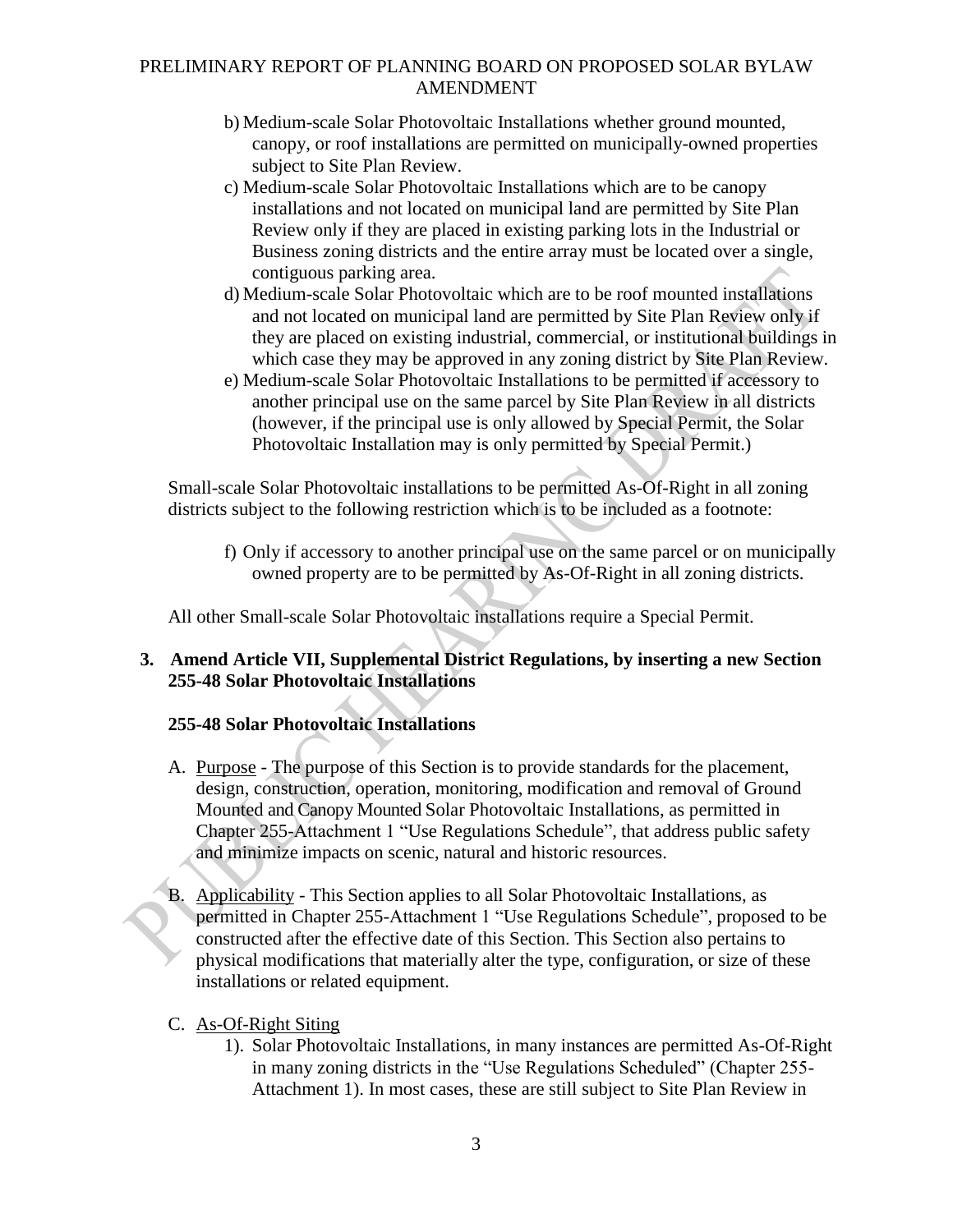accordance with requirements below and Article XII of Chapter 255 of the Town Code (the Zoning Bylaw).

- D. Special Application/Plan Requirements Special Permits & Site Plan Review All applications for which a Special Permit or Site Plan Review are required, in addition to the requirements of Chapter 255-Article IX and Chapter 255-Article XII of the Town Code (and Planning Board Regulations adopted pursuant to), shall also include and comply with the following:
	- 1). Plans shall include an analysis of the proposed cut and fill for the site.
	- 2). Required Documents:
		- (a) A site plan showing:
			- 1) Drawings of the solar photovoltaic installation signed by a Professional Engineer licensed to practice in the Commonwealth of Massachusetts showing the proposed layout of the system and any potential shading from nearby structures
			- 2) One- or three-line electrical diagram detailing the solar photovoltaic installation, associated components, and electrical interconnection methods, with all Massachusetts Electrical Code compliant disconnects and overcurrent devices;
			- 3) Documentation of the major system components to be used, including the PV panels, mounting system, and inverter;
			- 4) Name, address, and contact information for proposed system installer;
		- (b) Stormwater management plan and assessment including an analysis as to the impact that the installation might have on the patterns and rate of stormwater runoff.
		- (c) Erosion & sediment control plan
		- (d) Documentation of actual or prospective access and control of the project site
		- (e) An operation and maintenance plan including a schedule for revisions to the plan
		- (f) Utility Notification evidence that the utility company that operates the electrical grid where the installation is to be located has been informed of the solar photovoltaic installation Project Proponent's intent to install an interconnected customer owned generator.
			- 1). Exception: Off grid systems shall be exempt from this requirement.
		- (g) Vegetative analysis and planting plan which identifies the extent to which existing vegetation will be removed, particularly native trees of a caliper of 10" or more and plans to replant the area and meet the screening requirements.
		- (h) Vegetative management plan. This plan is to address maintenance of the vegetation on the entire site with particular attention to vegetation under the ground mounted solar photovoltaic installations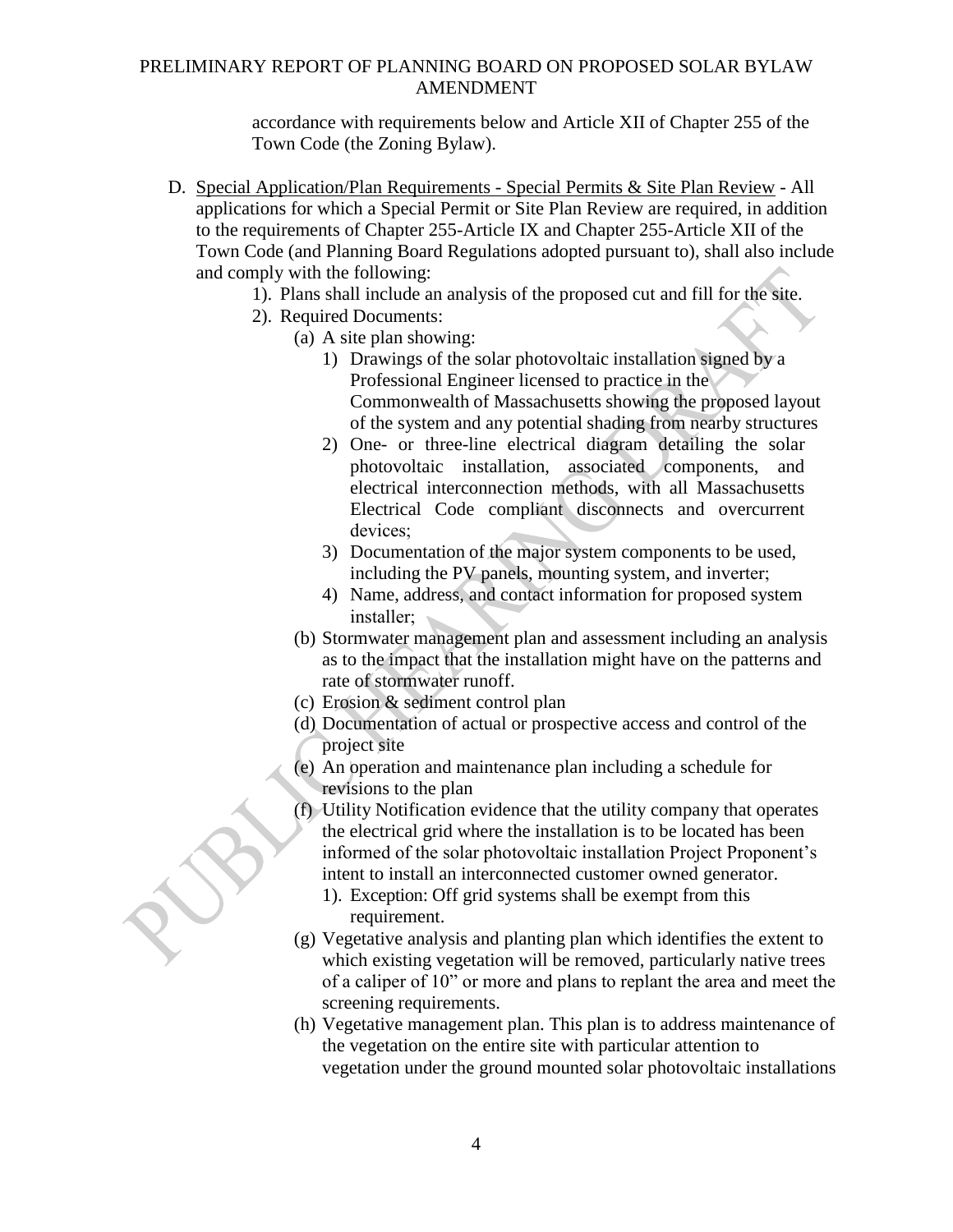and methods taken to preclude any impact on adjacent and nearby properties.

- (i) Landscaping and Screening Plan. This plan is to particularly focus on replacement of the native trees and screening from view of the roadway and adjacent and nearby residential properties.
- (j) Abandonment & Decommissioning Plan
- (k) Wildlife analysis including a description as to how the development has been designed to minimize adverse impacts on wildlife.
- E. General Requirements:
	- 1). Dimension Requirements
		- (a) Ground Mounted Solar Photovoltaic Installations shall comply with the same dimension requirements required of principal buildings in the underlying district, except that for medium and large-scale installations the following shall apply:
			- 1). Front, rear and side yard setbacks shall be a minimum 50 feet
			- 2). Access roads or driveways shall be setback at least 25 feet from side and rear lot lines.
			- 3). Where Site Plan Review or a Special Permit is required, the Planning Board may impose a greater setback if they determine that a greater setback is essential to address the criteria for granting such approval and will not unduly restrict the installation and operation of the installation.
				- a. Exception: Ground Mounted Solar Photovoltaic Installations shall not be subject to the Maximum Lot Coverage limitations unless the area under the Panels is paved or made otherwise less pervious for the Installation.
		- (b) Canopy Mounted Solar Photovoltaic Installations shall comply with the same dimension requirements required in the underlying district for parking lots. However, if such Installations are not to be installed over pre-existing parking lots, the Planning Board may consider them to be Principal Structures and require them to meet the corresponding setback requirements.
	- 2). Structures All structures for Ground Mounted and Canopy Mounted Solar Photovoltaic Installations including all appurtenant structures (such as, but not limited to, equipment shelters, storage installations, transformers, and substations) shall be architecturally compatible with each other.
	- 3). Visual Impact Mitigation The plan for Ground Mounted Solar Photovoltaic Installations shall be designed to maximize the preservation of on-site and abutting natural and developed features.
		- (a) In natural (undeveloped) areas, existing vegetation shall be retained to the greatest extent possible.
		- (b) In developed areas, the design of the installation shall consider and incorporate human-designed landscape features to the greatest extent, including contextual landscaping and landscape amenities that complement the physical features of the site and abutting properties.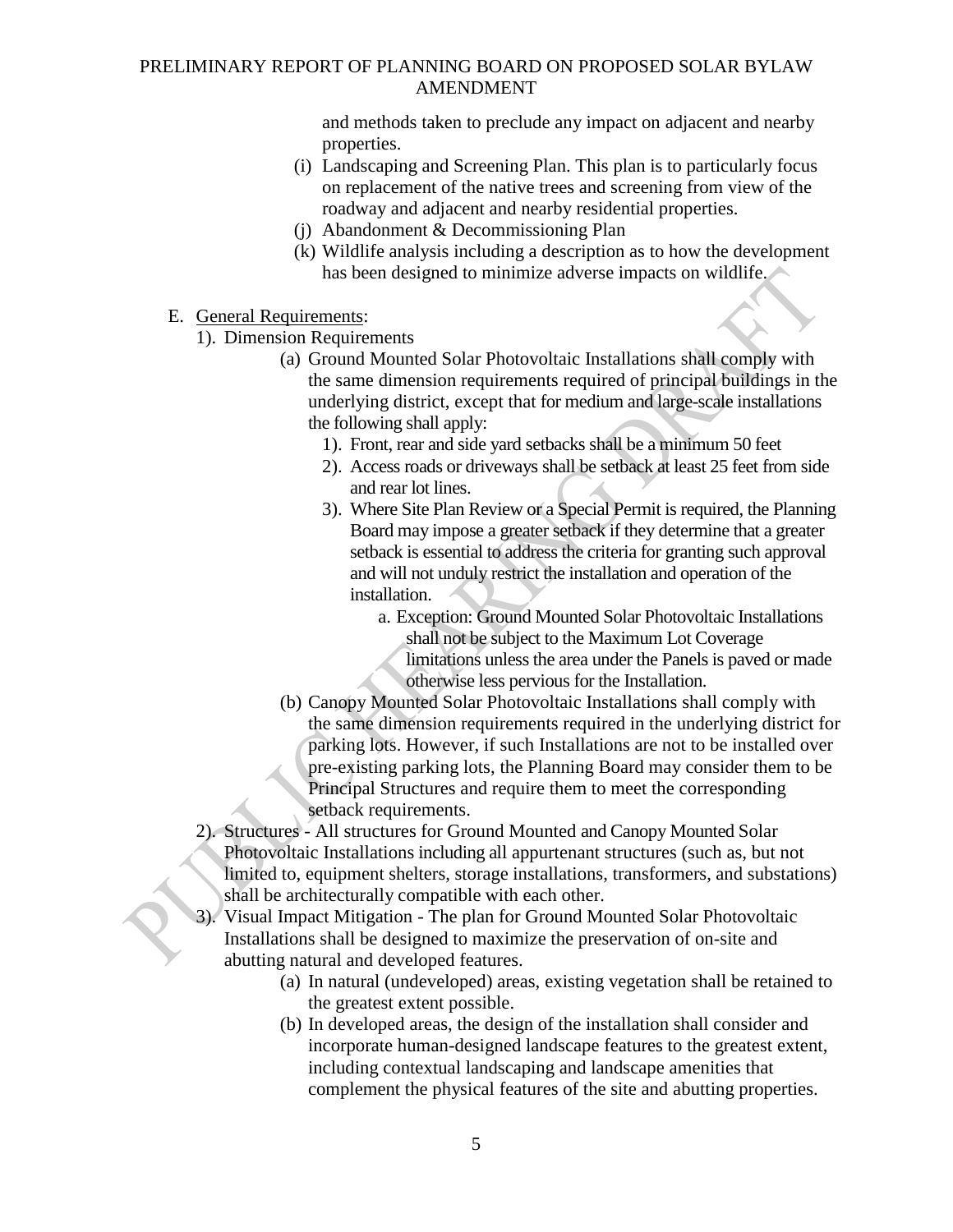- (c) Whenever reasonable, structures should be screened from view by vegetation and/or joined or clustered to avoid adverse visual impacts and be architecturally compatible with each other.
- (d) Vegetation shall be of varieties native to New England and a mix of deciduous and evergreen species.
- (e) Vegetative screening shall reach a mature form to effectively screen the installation within five years of installation.
- (f) The mature height of the vegetated screening shall be such that the installation's structures are not apparent to a person upon any public road and viewing the installation from a height of 10 feet.
	- 1). Exception: The Planning Board may grant an exception to this provision where topographic conditions of the site make compliance with this restriction impractical or would unduly restrict the installation. Where an exception is made, the Planning Board may establish alternative vegetative requirements.
- (g) Planting of the vegetative screening shall be completed prior to final approval of the photovoltaic installation by the Building Inspector.
- 4). Design Standards
	- (a) Projects shall be designed to:
		- 1). minimize the volume of cut and fill, the number of removed trees 10" caliper or larger, the length of removed stone walls, the area of wetland vegetation displaced, the extent of stormwater flow increase from the site, soil erosion, and threat of air and water pollution
		- 2). maximize pedestrian and vehicular safety both on the site and entering and exiting the site and on roadways adjoining the site;
		- 3). minimize obstruction of scenic views from publicly accessible locations;
		- 4). minimize visual intrusion by controlling the visibility of parking, storage, or other outdoor service areas viewed from public ways or premises residentially used or zoned;
		- 5). minimize glare from headlights and light trespass onto adjoining residential properties;
		- 6). preclude glare impacts on motorists on adjacent and nearby roadways;
		- 7). Ensure adequate access to each structure for fire and service equipment and adequate provision for utilities and stormwater drainage.
	- (b) Site Lighting Lighting of solar photovoltaic installations shall be consistent with local, state and federal law. All lighting associated with the facility shall be limited to that required for safety and operational purposes, and shall be reasonably shielded from abutting properties. Lighting of the solar photovoltaic installations shall be directed downward and shall incorporate full cut-off fixtures to reduce light pollution.
	- (c) Signage No signage on solar photovoltaic installations is permitted other than those required to identify voltage and electrocution hazards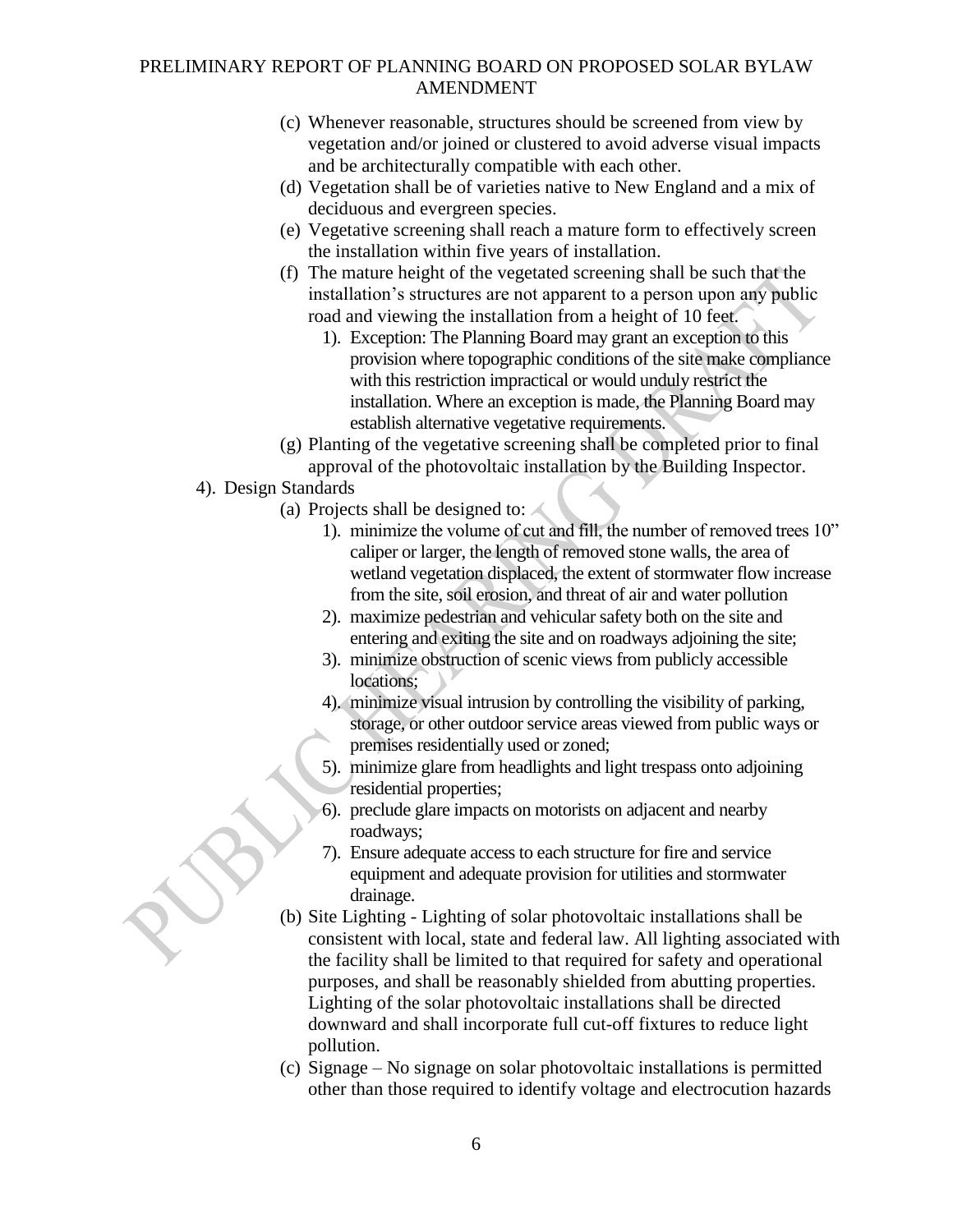as well as the owner, and provide a 24-hour emergency contact phone number. Solar photovoltaic installations shall not be used for displaying any advertising except for reasonable identification of the manufacturer or operator of the solar photovoltaic installation.

- (d) Utility Connections Reasonable efforts, as determined by the Planning Board, shall be made to place all utility connections from the solar photovoltaic installation underground, depending on appropriate soil conditions, shape, and topography of the site and any requirements of the utility provider. Electrical transformers for utility interconnections may be above ground if required by the utility provider.
- (e) Fencing It is anticipated that Solar Photovoltaic Installations (especially Ground Mounted Medium and Large Scale Installations) will be enclosed by fencing. Any fencing installed for a Medium or Large Scale Installation shall be designed to minimize impacts on wildlife movements and aesthetics. Accordingly, such fencing is to leave a gap of no less than 6 inches between the ground and the bottom of the fencing. Further, such fencing is to be of a color and texture so as to blend into the background.
- (f) Screening Medium and Large Scale Ground Mounted Solar Photovoltaic Installations shall be screened from view from adjoining and nearby residential properties and from adjoining roadways. This screening is to be incorporated into the landscaping plan and should, to the extent appropriate, include a combination of fencing and vegetation.
- (g) Impact on Wildlife Medium and Large-Scale Solar Photovoltaic Installations shall be designed and constructed, to the extent reasonable, so as not to have adverse impacts on wildlife habitats and behavior patterns. Project Proponents are to demonstrate how they have taken this into consideration in planning their development.

### 5). Safety and Environmental Standards

- i. Emergency Services Project Proponents shall provide whatever materials (such as, a copy of the project summary, electrical schematic, and site plan) and contact information are requested by the Fire Chief and other appropriate authorities. Project Proponent shall cooperate with local emergency services in developing an emergency response plan.
- ii. Land Clearing, Soil Erosion and Habitat Impacts Clearing of natural vegetation shall be limited to what is necessary for the construction, operation and maintenance of the solar photovoltaic installation or otherwise prescribed by applicable laws, regulations, and bylaws. Such installations shall not occur on any slopes greater than 15% in order to minimize erosion. No more than 50% of the land parcel utilized for solar photovoltaic installations shall contain land requiring clearing of forest.
- iii. No topsoil shall be removed from the land parcel under consideration for solar photovoltaic installations. If earthworks operations are required, topsoil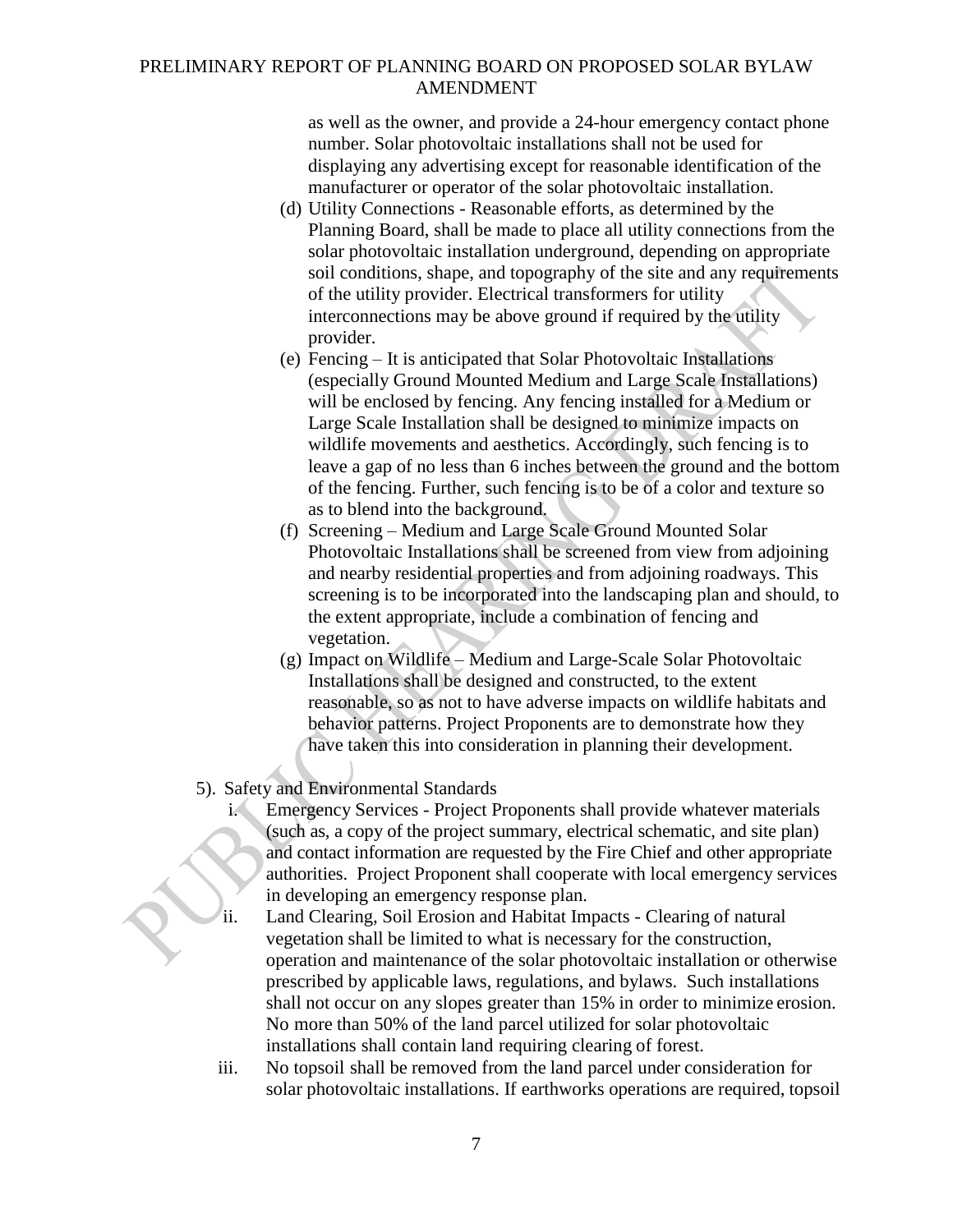shall be stockpiled within the property bounds and protected against erosion until such time earthwork operations are completed and topsoil can be respread over parcel. Earthworks shall be planned to limit export of soil material (non-topsoil) to 1000 cubic yards per acre affected by installation. A detailed earthworks estimate is a required submittal component proving this quantity is maintained.

- iv. Impact on Agricultural and Environmentally Sensitive Land Solar Photovoltaic Installations and Agricultural usage of the properties should be mutually supportive and the Solar Photovoltaic Installation is to be designed and installed to reflect this principal. Accordingly, Medium and large scale solar photovoltaic installations shall be designed to minimize impacts to agricultural and environmentally sensitive land and to be compatible with continued agricultural use of the land whenever possible. No more than 50 percent of the total land area proposed for the solar photovoltaic installation may be occupied by the solar panels, with the remainder of the land remaining as open space either in its natural state, developed as community recreation, agricultural use, or similar state as approved by the Planning Board.
- v. Vegetation Management Herbicides, pesticides, or chemical fertilizers shall not be used to manage vegetation at the ground mounted solar photovoltaic installation. Low growing herbaceous ground cover underneath the solar array is encouraged wherever possible.

Generally, land associated with the ground mounted solar photovoltaic installation shall be covered and grown in natural vegetation. Ground surface areas beneath solar arrays and setback areas, to a reasonable extent shall be pervious to maximize on-site infiltration of stormwater. Impervious paving of areas beneath solar arrays is prohibited. To the greatest extent possible, a diversity of plant species shall be used, with preference given to species that are native to New England. Use of plants identified by the most recent copy of the "Massachusetts Prohibited Plant List" maintained by the Massachusetts Department of Agricultural Resources is prohibited. Herbicides shall be applied only by properly licensed personnel in conformance with all applicable state regulations.

vi. Stormwater – The Installation shall be designed and maintained to have no net impact on the pre-existing Stormwater Runoff either in rate or discharge point

- vii. The cumulative amount of native trees of a caliper of 10" or more which are to be removed for the installation and operation of a medium or large scale solar photovoltaic installation shall be replaced by a total amount of such trees with the minimum planting size of 5" caliper.
- 6). Abandonment & Decommissioning Plan (Medium and Large Scale Solar Photovoltaic Installations) – Medium and Large Scale Ground Mounted Solar Photovoltaic Installation which has reached the end of its useful life or has been abandoned (i.e. when either it fails to be completed within a commercially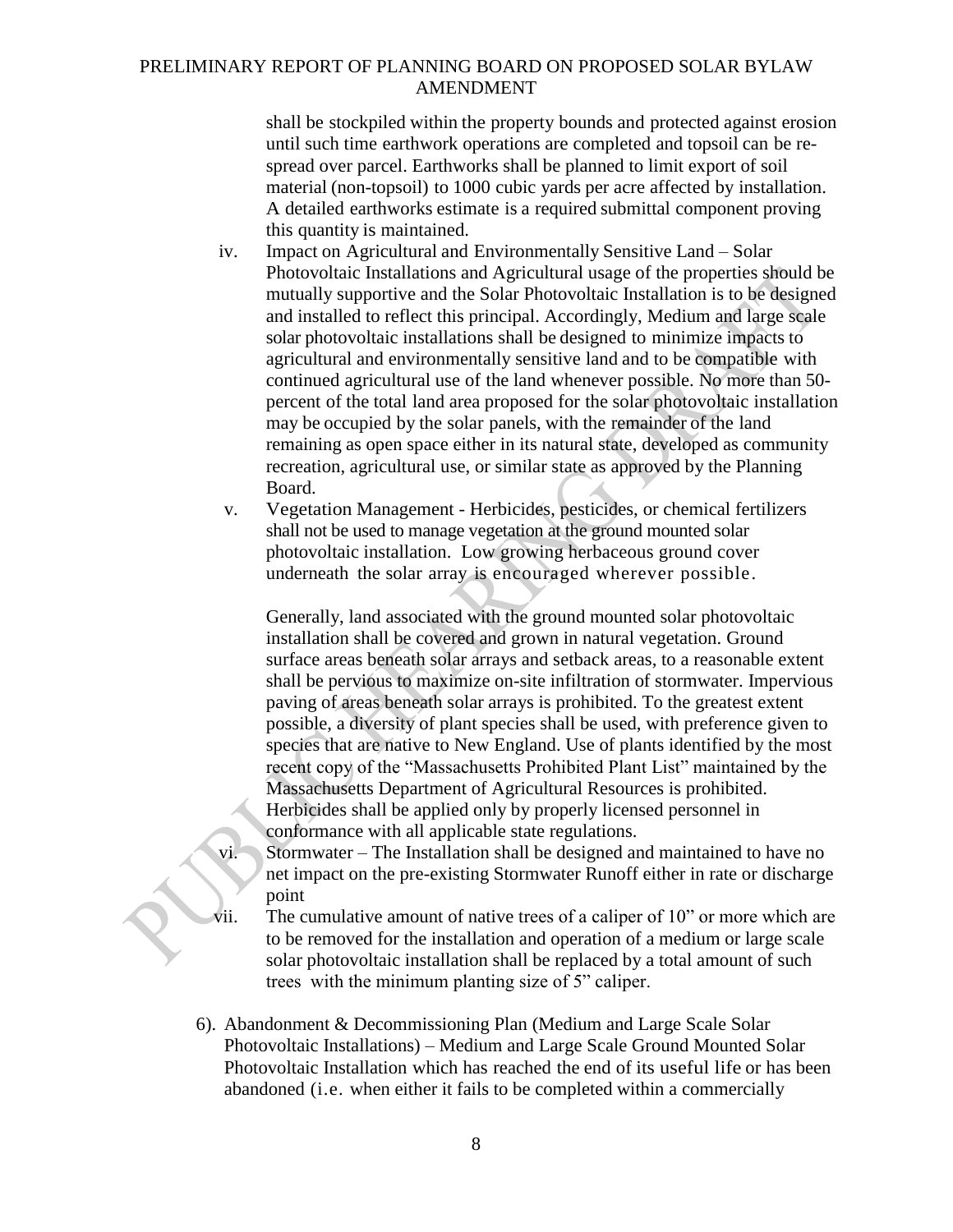reasonable time (such that power generation can commence), or it fails to operate for an elapsed time of more than one year without the written consent of the Planning Board) shall be removed. The owner or operator shall physically remove the installation within 150 days of abandonment or the proposed date of decommissioning. The owner or operator shall notify the Planning Board by certified mail of the proposed date of discontinued operations and plans for removal.

The Abandonment & Decommissioning Plan, at a minimum, shall include a detailed description of how all of the following will be addressed:

- i. Physical removal of all structures; equipment, building, security barriers and transmission lines from the site, including any materials used to limit vegetation.
- ii. Disposal of all solid and hazardous waste in accordance with local, state, and federal waste disposal regulations.
- iii. Stabilization or re-vegetation of the site as necessary to minimize erosion. The Planning Board may allow the owner or operator to leave landscaping or designated below-grade foundations in order to minimize erosion and disruption to vegetation.
- iv. Financial surety for decommissioning Proponents shall provide a form of surety, either through escrow account, bond or other form of surety approved by the Planning Board to cover the estimated cost of removal in the event the Town must remove the installation and remediate the landscape, in an amount and form determined to be reasonable by the Planning Board. The project proponent shall submit a fully inclusive detailed itemized cost estimate of the town's estimated costs associated with removal and full decommissioning of the installation and site, prepared by a qualified engineer. The amount shall include a mechanism for calculating increased removal costs due to inflation at the end of the installation's useful life. Said estimated cost shall not include or deduct the value of material recycling. Said surety in its full amount shall be presented to the Planning Board prior to the commencement of construction.
	- All legal documents required to enable the Town to exercise its rights and responsibilities under the plan to decommission the site, enter the property and physically remove the installation.
- 7). Monitoring and Maintenance
	- i. Solar Photovoltaic Installation Conditions Project Proponents shall maintain the installation in good condition. Maintenance shall include, but not be limited to, painting, structural repairs, and integrity of security measures. Site access shall be maintained to a level acceptable to the local Fire Chief. The Project Proponent shall be responsible for the cost of maintaining the solar photovoltaic installation
	- ii. Modifications Any changes to the plans approved by the Planning Board shall be submitted to the Town Planner/Planning Director for determination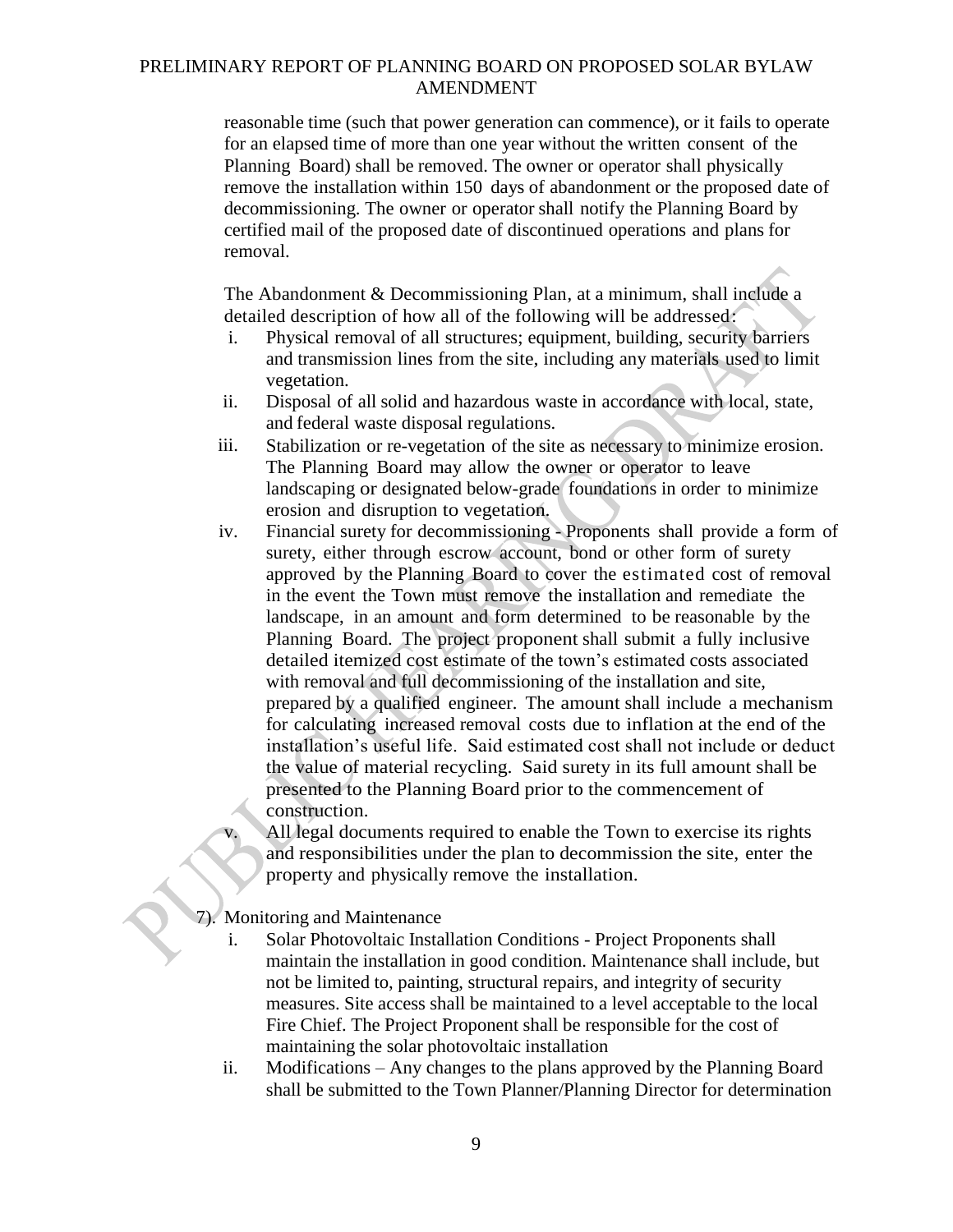if further Planning Board review is warranted prior to issuance of the building permit. If further Planning Board review is deemed warranted, such further review and approval by the Planning Board shall be obtained prior to issuance of the building permit.

- iii. Updating Project Proponent shall be responsible for updating the Operations and Maintenance Plan a) whenever personnel with responsibilities identified in the plan change and b) no less than every 5 years.
- 8). Outside Consultant Fees In addition to the normal filing fee, the Planning Board can charge the applicant with a fee to hire "outside consultants" to assist the Board in administering and reviewing applications.
- 9). Waivers The Planning Board may, upon the prior written request of the applicant, waive any of the requirements of this sub-section, but must state their reasons for doing so in writing as part of their decision.

**OBJECTIVES:** The objectives of this article are to 1) provide for the development and use of solar photovoltaic installations as an element of becoming a Green Community; 2) Minimize the potential for converting natural land into renewable energy sources; and 3) help meet the SHELD objectives of providing viable renewable energy as part of their production portfolio.

**SUMMARY:** This article mirrors, in some respects, the model bylaw provided by the state. However, it has been adapted to fit South Hadley's unique needs and environment. Large scale installations are provided for on municipal land and on sites already developed (parking lots and roofs). By doing so, this bylaw expands the public benefit of the large installations while minimizing the potential loss of our natural resources.

**BACKGROUND:** The Town is intending to seek approval as a Green Community. One of the criteria for being a Green Community is to have "As of Right" siting for at least one of the following:

- o Renewable or alternative energy generating facilities, or
- o Renewable or alternative energy research & development facilities, or
- o Renewable or alternative energy manufacturing facilities

While the Town may be able to demonstrate that the South Hadley Zoning Bylaw meets the requirements under the second or third option, there are obstacles including the lack of or limited amount of space which might be available for such use and the vagueness of the Zoning Bylaw in terms of industrial uses. Additionally, meeting the first option makes the Town eligible for a potential incentive bonus when it comes to Green Communities grants.

In the course of developing this proposal, the Town learned that SHELD, under pressure from the State, is seeking to develop renewable energy generating facilities as part of its supply portfolio. The only way this can reasonably be achieved is through amendment of the Zoning Bylaw to make commercial operation of such facilities permissible. The SHELD Manager and